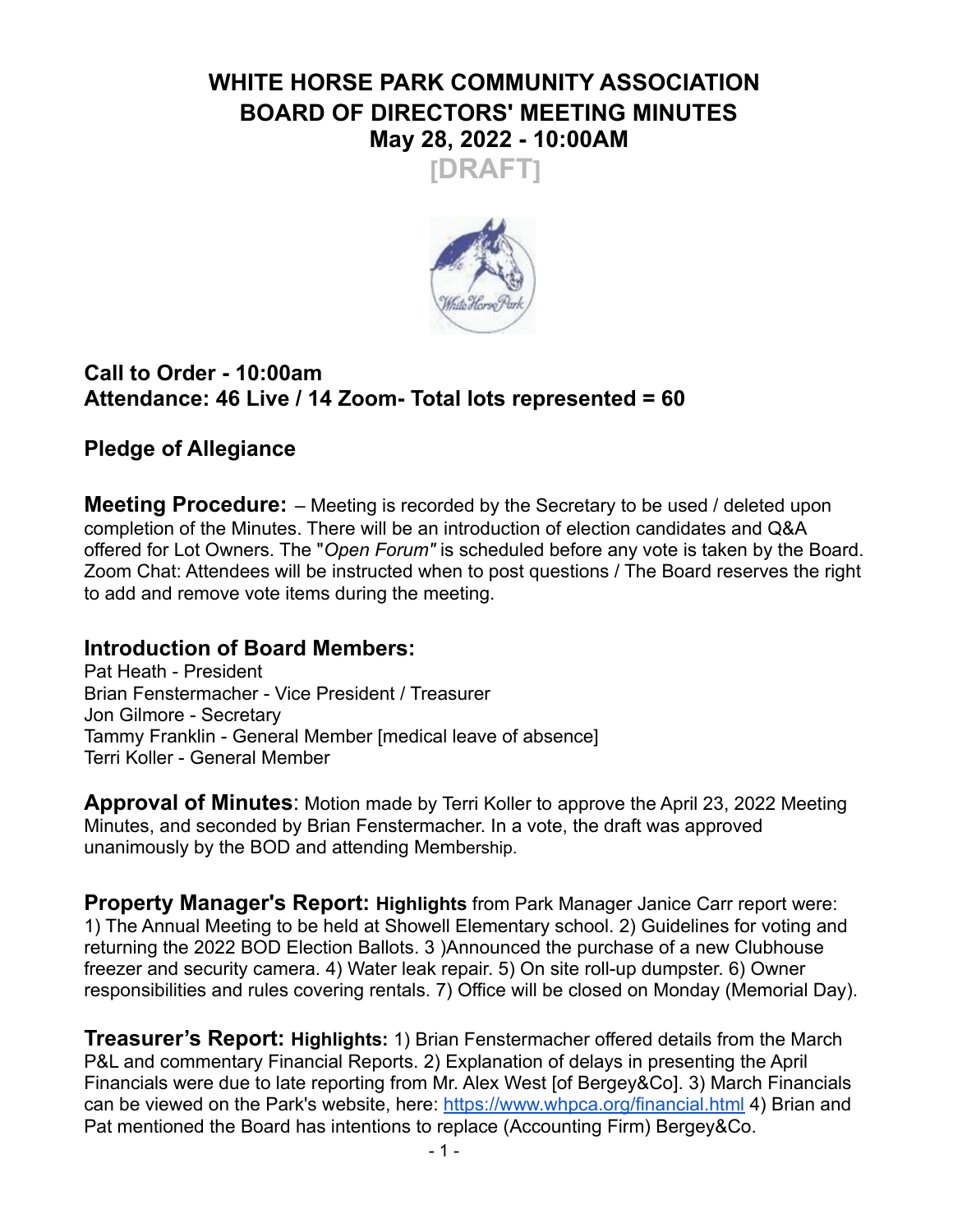**Approval of the Treasurer's Report:** Motion made by Jon Gilmore to approve the March 2022 Financial Report; seconded by Pat Health. The March 2022 treasurer's report was approved unanimously in a vote by the Board of Directors and attending Membership.

### **Committee Reports:**

**Marina: Members:** Phil Wood, Ted Pedzich. **Highlights** from Phil Wood's report: 1) Deadline for purchase of stickers (June 1st). 2) June 18th - free Coastguard inspection of Boats and grilling (hotdogs) at the Marina open to all (11am). 3) discussion about proper parking at the Marina overflow lot and possible marking for spaces.

**ECC: Members:** Craig Small, Susan Waskey, Bonnie Stevens, Joann Topolski, Leroy Weinreich. **ECC Report: Highlights** from Craig Small's report: 1) Annual lot Inspections have started. 2) No availability for Park spraying for weeds on driveways. 3) drawings of projects is preferred. 4) Record dates and names of people contacted at the Worcester Co Permit Department. 5) Gratitude to New owners making some wonderful improvements.

#### **Clubhouse / Members:** Laura Bivona, Penny Condren, Fern Thomas.

**Highlights** from Chairperson Laura Bivona's report: 1) Successful 1st fund raiser Bingo and more to come in July and August. 2) Prepared food lost when the freezer broke. 3) Memorial wreath float and Luau at the Marina on Sunday. 4) Ice Cream Social (Sat. pm). 5) Coffee and Donuts event on Monday. 6) June 25th - picnic following the Annual Meeting and possible Movie Night. 7) Always looking for Clubhouse Committee Member volunteers.

**Beautification:** Terri Koller gave honorable mention to Sheila [Pazdan] for working hard in the Park's gardens, and reminded everyone of the open invitation to plant flowers of choice, or to water the ones that look thirsty. Terri also thanked Lenny Buber [???] for working hard to clear brush and trash from the Park's wooded areas.

### **New Business / Announcements**:

\*Pat Health shared the following news items and announcements: 1) The Annual Meeting will be held at the Showell Elementary School, starting at 10am. 2) Deadline for dropping off a Ballot at the Annual Meeting is 9:30am and please read the Ballot instructions. 3) Fire Pits and Golf Carts will be voted on at the Annual Meeting. 4) Zoom will not be available for the Annual Meeting. 5) Quorum = 70 Lots are the minimum number needed to vote on any topic at the Annual Meeting. 6) Open Forum topics are not limited at the Annual Meeting.

### **Old Business**:

\* Proposed By-Law amendments: Pat mentioned: 1) Proposed By-law Amendments are available on the Park's website and in the office. The votes will take place at the Annual Meeting if quorum is met. 2) Notification: Golf Cart approval would be dependant on the rules and an Amendment to the Park's Declarations. 3) An approval (vote) on Fire Pits would not require an Amendment to the Park's Declarations or By-laws.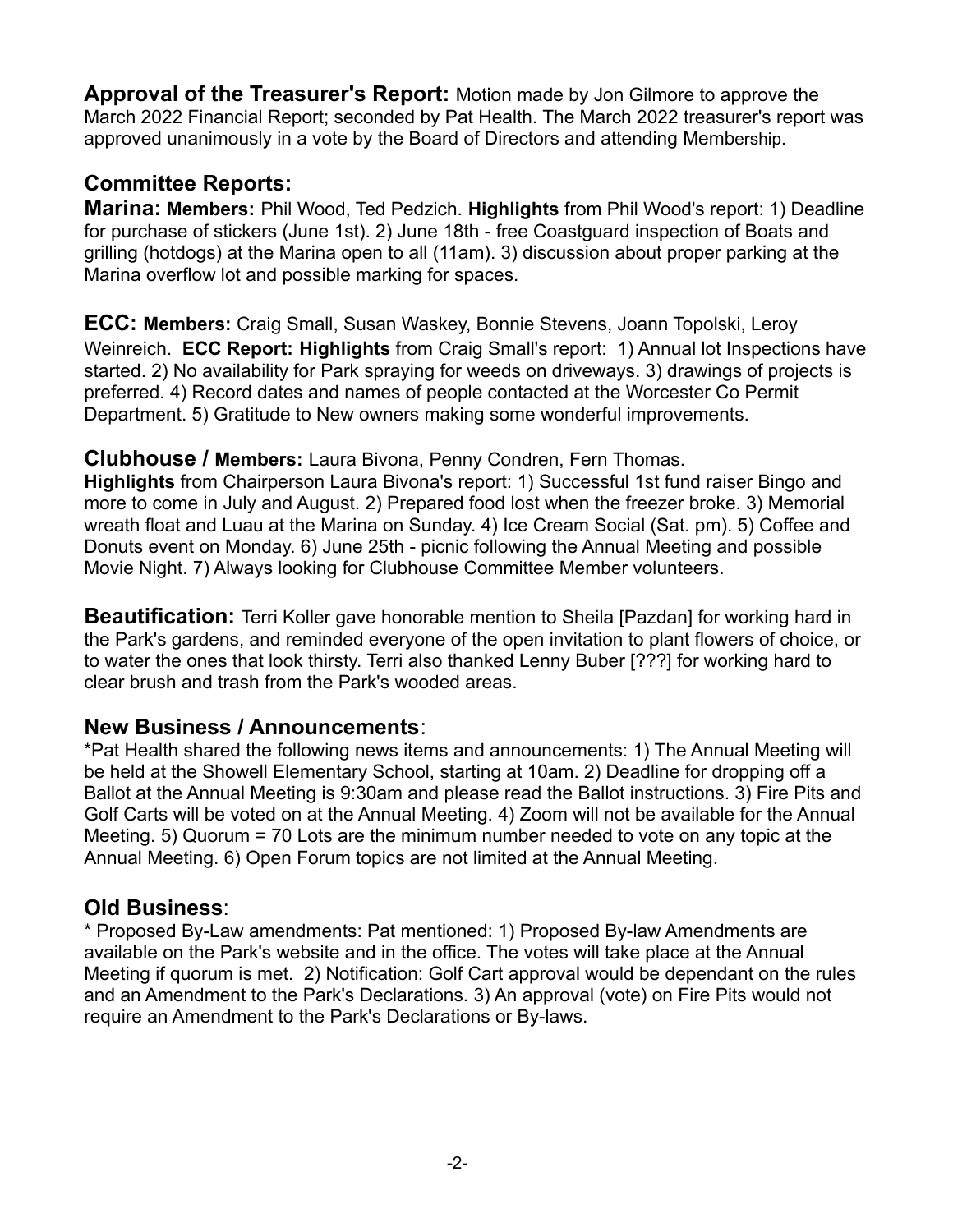#### **BOD Election Candidates: Nominees are shown in order of their introduction, followed by an opportunity to take questions from the Membership.**

**Candidate #1: Penny Condren:** Self-introduction highlights: 1) Birth Name = Pauline. 2) Age, Marital status, Children, address (permanent residence), 2 year owner in WHP. 3) Sees friendly WHP neighbors. 4) Politics and mindsets: Old Board vs New Board - equality of strong opinions but keeps an open mind - Full time issue - neither side is right and distrust is across the board - need to bridge the gap - social media echo chambers - desire to keep an open mind.

Q#1 [Ted Pedzich / lot 379 & 108]: What motivated you (Penny) to run for the board? Q:#2: [Ted Pedzich] asked about fiscal philosophy.

A#1: Penny's response: Motivation was a desire to represent new Owners - Clash (big or small) between pro and con on the full time issue

A#2: Infrastructure / investments. Already at the low end of Owner costs - supports increases in dues.

Q [Sandy Morgan / lot 117]: - sought clarity in Penny's statement about new owners not being represented by the current BOD.

A: The Board has an echo chamber of 40 - 50 people, and new Owners also have concerns and need to be heard - [Penny] not a contrarian - wants to provide new perspectives.

Q [Chris Thomas / lot 282]: Request to post Zoom Meetings on the Park's website.

A: Logistics of posting Zoom on websites is unknown, but supports Zoom at regular Meetings. Q #1 [Zoom: Bev Quimby / lot 83] (perceived support of "old board controversy") - Can you serve the entire Community?

A: Interested in serving all Owners - has sided with the "old board" and "new board" - seeks moving forward.

**Candidate #2**: Terri Koller / self-introduction highlights: 1) Has friends on both sides. 2) Reach across the aisle. 3) Likes serving on the Board. 4) Believes that improvements are needed in the Park's fiscal responsibilities.

Q&A: No questions from the live audience. No questions from the Zoom attendees.

**Candidate #3:** Terry Lenhart / self-introduction highlights: 1) Shared details of WHP ownership. 2) Recently (semi) retired. 3) Believes the Park has turned around 4) Changes - Covid is no longer the issue that it was. 5) Pleased with performance and supports the current board - change is inevitable. 6) Supports feedback from homeowners. 7) Reserves are adequate. 8) Wants to experience more of the Park's operations.

Q&A: No questions from the live audience. No questions from the Zoom attendees.

\* Pat Heath reminded Owners to vote for just one candidate.

## **Open Forum Rules:**

- **\*** Please be respectful.
- **\*** Limit 'the floor' to no more than 3 minutes per "lot".
- **\* Always use a microphone when speaking.**
- \* State name and lot number prior to speaking.
- \* The Board reserves the right to limit topics of discussion.
- **\*** Zoom Chat: Wait until instructed to post questions**.**